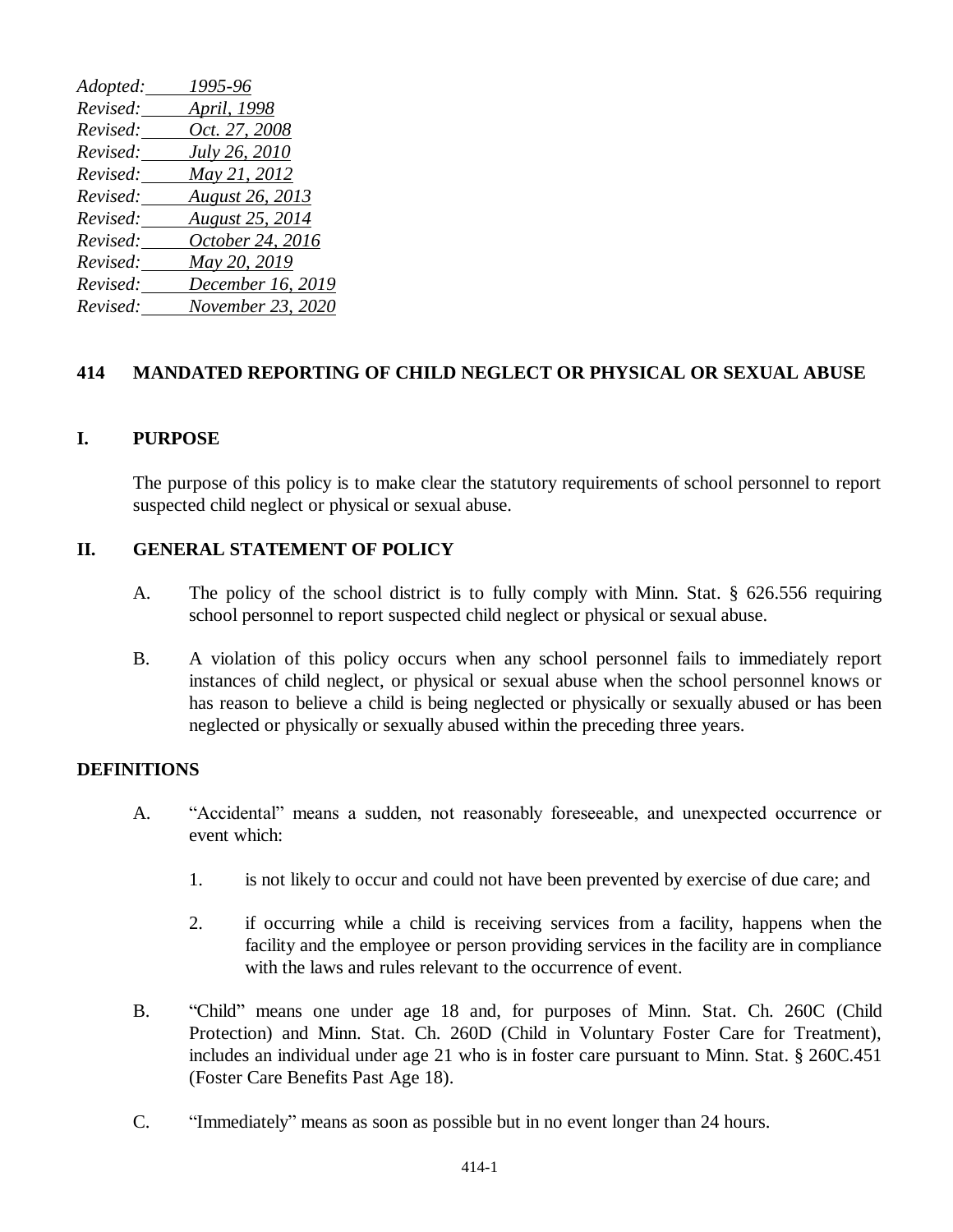- D. "Mandated reporter" means any school personnel who knows or has reason to believe a child is being neglected or physically or sexually abused, or has been neglected or physically or sexually abused within the preceding three years.
- E. "Neglect" means the commission or omission of any of the acts specified below, other than by accidental means:
	- 1. failure by a person responsible for a child's care to supply a child with necessary food, clothing, shelter, health care, medical care, or other care required for the child's physical or mental health when reasonably able to do so, including a growth delay, which may be referred to as a failure to thrive, that has been diagnosed by a physician and is due to parental neglect;
	- 2. failure to protect a child from conditions or actions that seriously endanger the child's physical or mental health when reasonably able to do so;
	- 3. failure to provide for necessary supervision or child care arrangements appropriate for a child after considering factors such as the child's age, mental ability, physical condition, length of absence, or environment, when the child is unable to care for his or her own basic needs or safety or the basic needs or safety of another child in his or her care;
	- 4. failure to ensure that a child is educated in accordance with state law, which does not include a parent's refusal to provide his or her child with sympathomimetic medications;
	- 5. prenatal exposure to a controlled substance used by the mother for a nonmedical purpose, as evidenced by withdrawal symptoms in the child at birth, results of a toxicology test performed on the mother at delivery or the child's birth, or medical effects or developmental delays during the child's first year of life that medically indicate prenatal exposure to a controlled substance or the presence of a fetal alcohol spectrum disorder;
	- 6. medical neglect as defined by Minn. Stat. § 260C.007, Subd. 6, Clause (5);
	- 7. chronic and severe use of alcohol or a controlled substance by a parent or person responsible for the care of the child that adversely affects the child's basic needs and safety; or
	- 8. emotional harm from a pattern of behavior which contributes to impaired emotional functioning of the child which may be demonstrated by a substantial and observable effect in the child's behavior, emotional response, or cognition that is not within the normal range for the child's age and stage of development, with due regard to the child's culture.

Neglect does not include spiritual means or prayer for treatment or care of disease where the person responsible for the child's care in good faith has selected and depended on those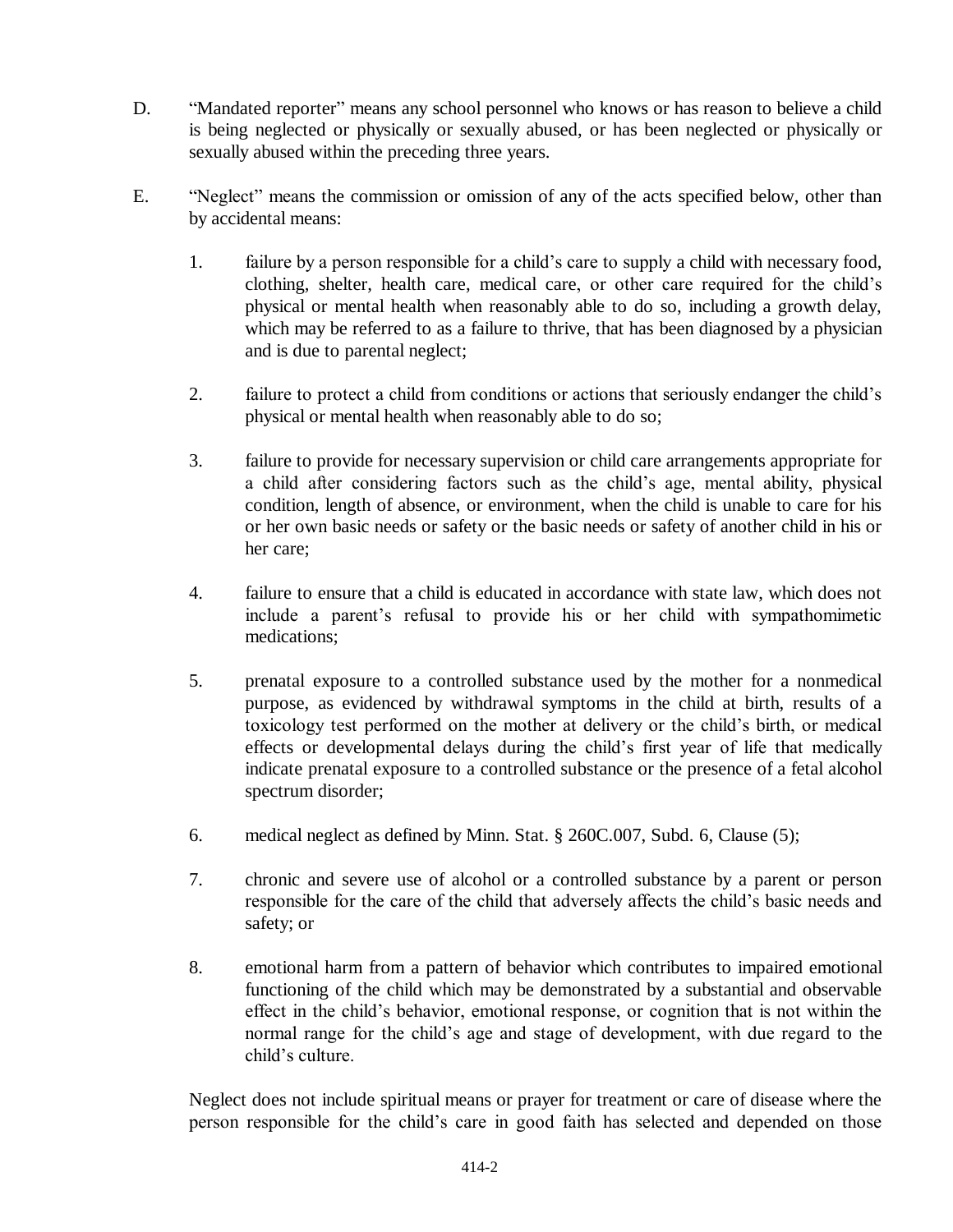means for treatment or care of disease, except where the lack of medical care may cause serious danger to the child's health.

- F. "Non-maltreatment mistake" means: (1) at the time of the incident, the individual was performing duties identified in the center's child care program plan required under Minn. Rules Part 9503.0045; (2) the individual has not been determined responsible for a similar incident that resulted in a finding of maltreatment for at least seven years; (3) the individual has not been determined to have committed a similar non-maltreatment mistake under this paragraph for at least four years; (4) any injury to a child resulting from the incident, if treated, is treated only with remedies that are available over the counter, whether ordered by a medical professional or not; and (5) except for the period when the incident occurred, the facility and the individual providing services were both in compliance with all licensing requirements relevant to the incident. This definition only applies to child care centers licensed under Minn. Rules Ch. 9503.
- G. "Physical abuse" means any physical injury, mental injury, or threatened injury, inflicted by a person responsible for the child's care other than by accidental means; or any physical or mental injury that cannot reasonably be explained by the child's history of injuries or any aversive or deprivation procedures, or regulated interventions, that have not been authorized by Minn. Stat. § 125A.0942 or § 245.825.

Abuse does not include reasonable and moderate physical discipline of a child administered by a parent or legal guardian which does not result in an injury. Abuse does not include the use of reasonable force by a teacher, principal, or school employee as allowed by Minn. Stat. § 121A.582.

Actions which are not reasonable and moderate include, but are not limited to, any of the following: (1) throwing, kicking, burning, biting, or cutting a child; (2) striking a child with a closed fist; (3) shaking a child under age three; (4) striking or other actions which result in any non-accidental injury to a child under 18 months of age; (5) unreasonable interference with a child's breathing; (6) threatening a child with a weapon, as defined in Minn. Stat. § 609.02, Subd. 6; (7) striking a child under age one on the face or head; (8) striking a child who is at least age one but under age four on the face or head, which results in an injury; (9) purposely giving a child poison, alcohol, or dangerous, harmful, or controlled substances which were not prescribed for the child by a practitioner, in order to control or punish the child, or giving the child other substances that substantially affect the child's behavior, motor coordination, or judgment or that result in sickness or internal injury, or subject the child to medical procedures that would be unnecessary if the child were not exposed to the substances; (10) unreasonable physical confinement or restraint not permitted under Minn. Stat. § 609.379 including, but not limited to, tying, caging, or chaining; or (11) in a school facility or school zone, an act by a person responsible for the child's care that is a violation under Minn. Stat. § 121A.58.

H. "Report" means any communication received by the local welfare agency, police department, county sheriff, or agency responsible for child protection pursuant to this section that describes neglect or physical or sexual abuse of a child and contains sufficient content to identify the child and any person believed to be responsible for the neglect or abuse, if known.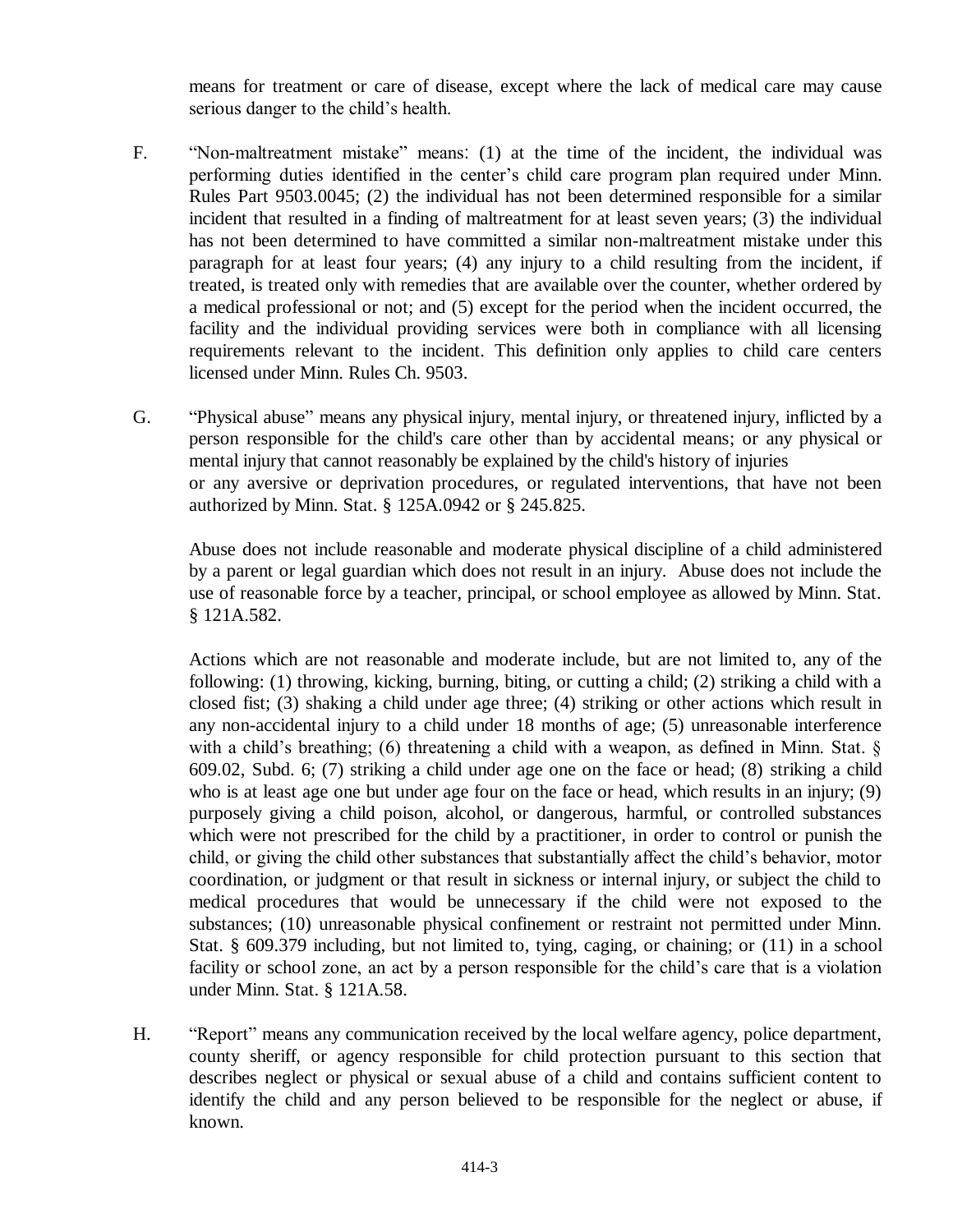- I. "School Personnel" means professional employee or professional's delegate of the school district who provides health, educational, social, psychological, law enforcement or child care services.
- J. "Sexual abuse" means the subjection of a child by a person responsible for the child's care, by a person who has a significant relationship to the child (as defined in Minn. Stat. § 609.341, Subd. 15), or by a person in a current or recent position of authority (as defined in Minn. Stat. § 609.341, Subd. 10) to any act which constitutes a violation of Minnesota statutes prohibiting criminal sexual conduct. Such acts include sexual penetration, sexual contact, solicitation of children to engage in sexual conduct, and communication of sexually explicit materials to children. Sexual abuse also includes any act involving a minor which constitutes a violation of Minnesota statutes prohibiting prostitution, or use of a minor in a sexual performance. Sexual abuse includes all reports of known or suspected child sex trafficking involving a child who is identified as a victim of sex trafficking. Sexual abuse includes threatened sexual abuse which includes the status of a parent or household member who has committed a violation which requires registration under Minn. Stat. § 243.166, Subd. 1b(a) or (b) (Registration of Predatory Offenders).
- K. "Mental injury" means an injury to the psychological capacity or emotional stability of a child as evidenced by an observable or substantial impairment in the child's ability to function within a normal range of performance and behavior with due regard to the child's culture.
- L. "Person responsible for the child's care" means (1) an individual functioning within the family unit and having responsibilities for the care of the child such as a parent, guardian, or other person having similar care responsibilities, or (2) an individual functioning outside the family unit and having responsibilities for the care of the child such as a teacher, school administrator, other school employees or agents, or other lawful custodian of a child having either full-time or short-term care responsibilities including, but not limited to, day care, babysitting whether paid or unpaid, counseling, teaching, and coaching.
- M. "Threatened injury" means a statement, overt act, condition, or status that represents a substantial risk of physical or sexual abuse or mental injury. Threatened injury includes, but is not limited to, exposing a child to a person responsible for the child's care who has subjected the child to, or failed to protect a child from, egregious harm, or a person whose parental rights were involuntarily terminated, been found palpably unfit, or one from whom legal and physical custody of a child has been involuntarily transferred to another.

# **IV. REPORTING PROCEDURES**

- A. A mandated reporter as defined herein shall immediately report the neglect or physical or sexual abuse, which he or she knows or has reason to believe is happening or has happened within the preceding three years, to the local welfare agency, police department, county sheriff, tribal social services, or tribal police department. The reporter will include his or her name and address in the report.
- B. If the immediate report has been made orally, by telephone or otherwise, the oral report shall be followed by a written report within 72 hours (exclusive of weekends and holidays) to the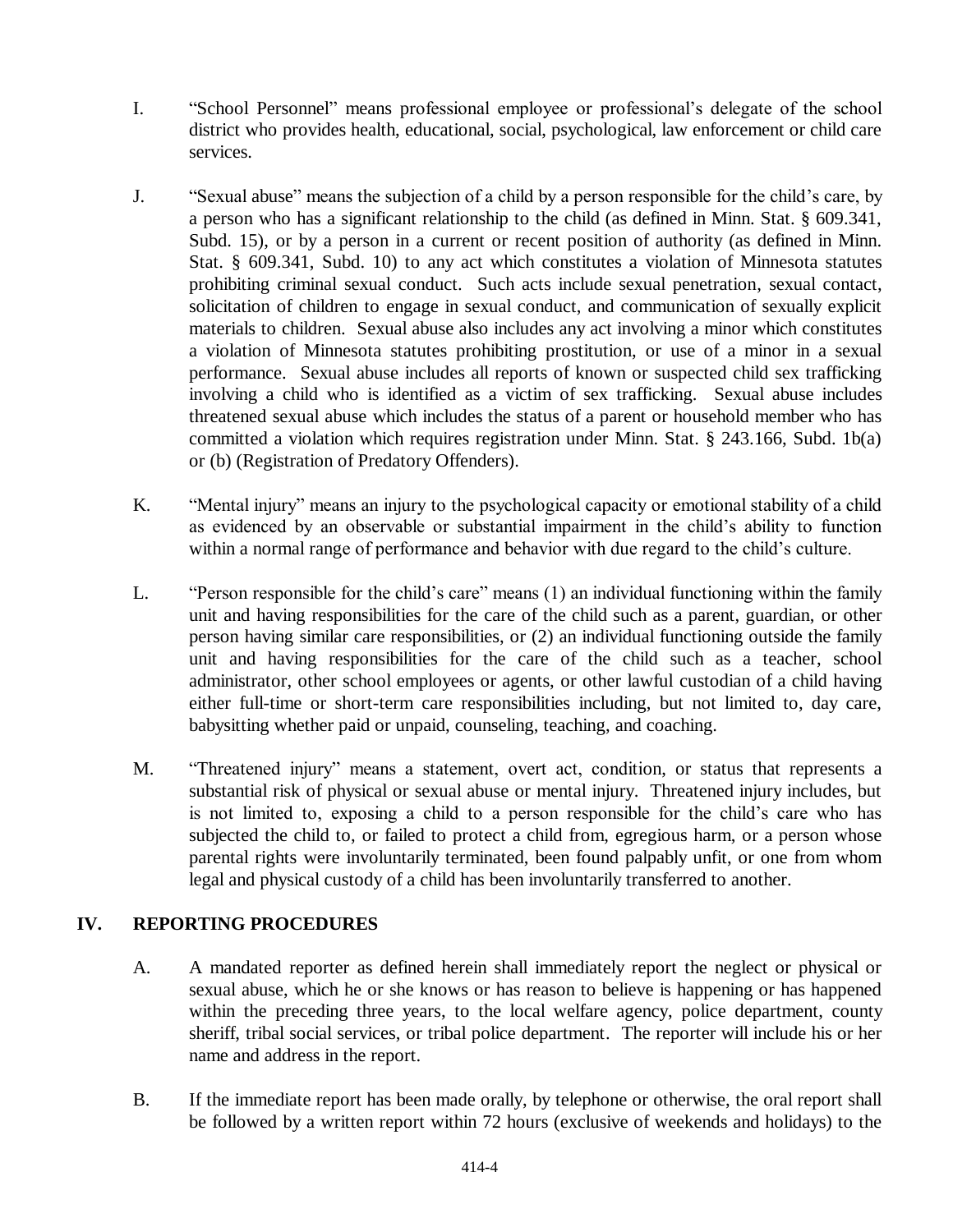appropriate police department, the county sheriff, local welfare agency, or agency responsible for assisting or investigating maltreatment. The written report shall identify the child, any person believed to be responsible for the abuse or neglect of the child if the person is known, the nature and extent of the abuse or neglect and the name and address of the reporter.

- C. Regardless of whether a report is made, as soon as practicable after a school receives information regarding an incident that may constitute maltreatment of a child in a school facility, the school shall inform the parent, legal guardian, or custodian of the child that an incident has occurred that may constitute maltreatment of the child, when the incident occurred, and the nature of the conduct that may constitute maltreatment.
- D. A mandated reporter who knows or has reason to know of the deprivation of parental rights or the kidnapping of a child shall report the information to the local police department or the county sheriff.
- E. With the exception of a health care professional or a social service professional who is providing the woman with prenatal care or other health care services, a mandated reporter shall immediately report to the local welfare agency if the person knows or has reason to believe that a woman is pregnant and has used a controlled substance for a nonmedical purpose during the pregnancy, including, but not limited to, tetrahydrocannabinol, or has consumed alcoholic beverages during the pregnancy in any way that is habitual or excessive.
- F. A person mandated by Minnesota law and this policy to report who fails to report may be subject to criminal penalties and/or discipline, up to and including termination of employment.
- G. Submission of a good faith report under Minnesota law and this policy will not adversely affect the reporter's employment, or the child's access to school.
- H. Any person who knowingly or recklessly makes a false report under the provisions of applicable Minnesota law or this policy shall be liable in a civil suit for any actual damages suffered by the person or persons so reported and for any punitive damages set by the court or jury, and the reckless making of a false report may result in discipline. The court may also award attorney's fees.

## **V. INVESTIGATION**

A. The responsibility for investigating reports of suspected neglect or physical or sexual abuse rests with the appropriate county, state, or local agency or agencies. The agency responsible for assessing or investigating reports of child maltreatment has the authority to interview the child, the person or persons responsible for the child's care, the alleged perpetrator, and any other person with knowledge of the abuse or neglect for the purpose of gathering the facts, assessing safety and risk to the child, and formulating a plan. The investigating agency may interview the child at school. The interview may take place outside the presence of a school official. The investigating agency, not the school, is responsible for either notifying or withholding notification of the interview to the parent, guardian or person responsible for the child's care. School officials may not disclose to the parent, legal custodian, or guardian the contents of the notification or any other related information regarding the interview until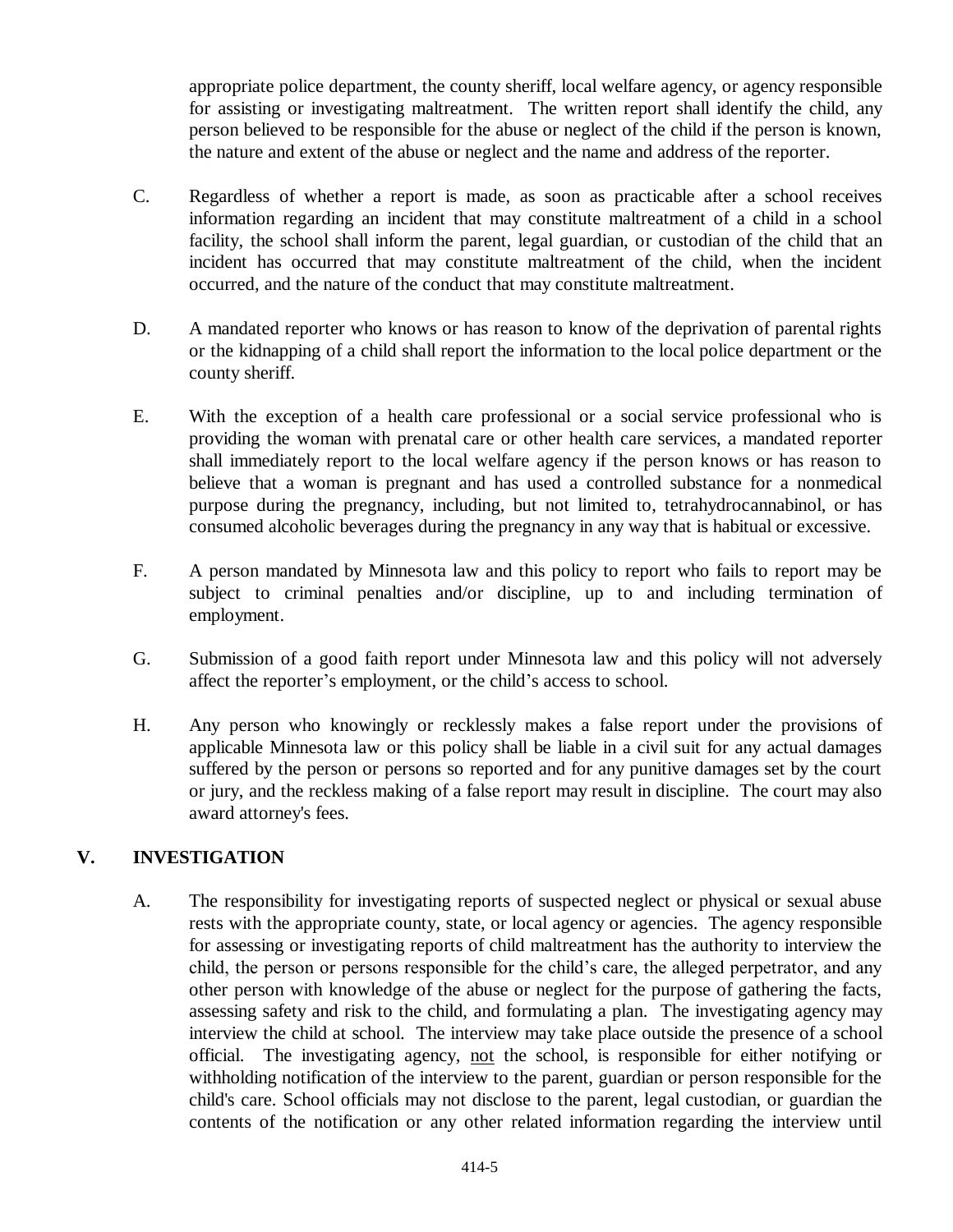notified in writing by the local welfare or law enforcement agency that the investigation or assessment has been concluded.

- B. When the investigating agency determines that an interview should take place on school property, written notification of intent to interview the child on school property will be received by school officials prior to the interview. The notification shall include the name of the child to be interviewed, the purpose of the interview, and a reference to the statutory authority to conduct an interview on school property.
- C. Except where the alleged perpetrator is believed to be a school official or employee, the time and place, and manner of the interview on school premises shall be within the discretion of school officials, but the local welfare or law enforcement agency shall have the exclusive authority to determine who may attend the interview. The conditions as to time, place, and manner of the interview set by the school officials shall be reasonable and the interview shall be conducted not more than 24 hours after the receipt of the notification unless another time is considered necessary by agreement between the school officials and the local welfare or law enforcement agency. Every effort must be made to reduce the disruption of the educational program of the child, other students, or school employees when an interview is conducted on school premises.
- D. Where the alleged perpetrator is believed to be a school official or employee, the school district shall conduct its own investigation independent of MDE and, if involved, the local welfare or law enforcement agency.
- E. Upon request by MDE, the school district shall provide all requested data that are relevant to a report of maltreatment and are in the possession of a school facility, pursuant to an assessment or investigation of a maltreatment report of a student in school. The school district shall provide the requested data in accordance with the requirements of the Minnesota Government Data Practices Act, Minn. Stat. Ch. 13, and the Family Educational Rights and Privacy Act, 20 U.S.C. § 1232g.

## **VI. MAINTENANCE OF SCHOOL RECORDS CONCERNING ABUSE OR POTENTIAL ABUSE**

- A. When a local welfare or local law enforcement agency determines that a potentially abused or abused child should be interviewed on school property, written notification of the agency's intent to interview on school property must be received by school officials prior to the interview. The notification shall include the name of the child to be interviewed, the purpose of the interview, and a reference to the statutory authority to conduct the interview. The notification shall be private data. School officials may not disclose to the parent, legal custodian, or guardian the contents of the notice or any other related information regarding the interview until notified in writing by the local welfare or law enforcement agency that the investigation has been concluded.
- B. All records regarding a report of maltreatment, including any notification of intent to interview which was received by the school as described above in Paragraph A., shall be destroyed by the school only when ordered by the agency conducting the investigation or by a court of competent jurisdiction.